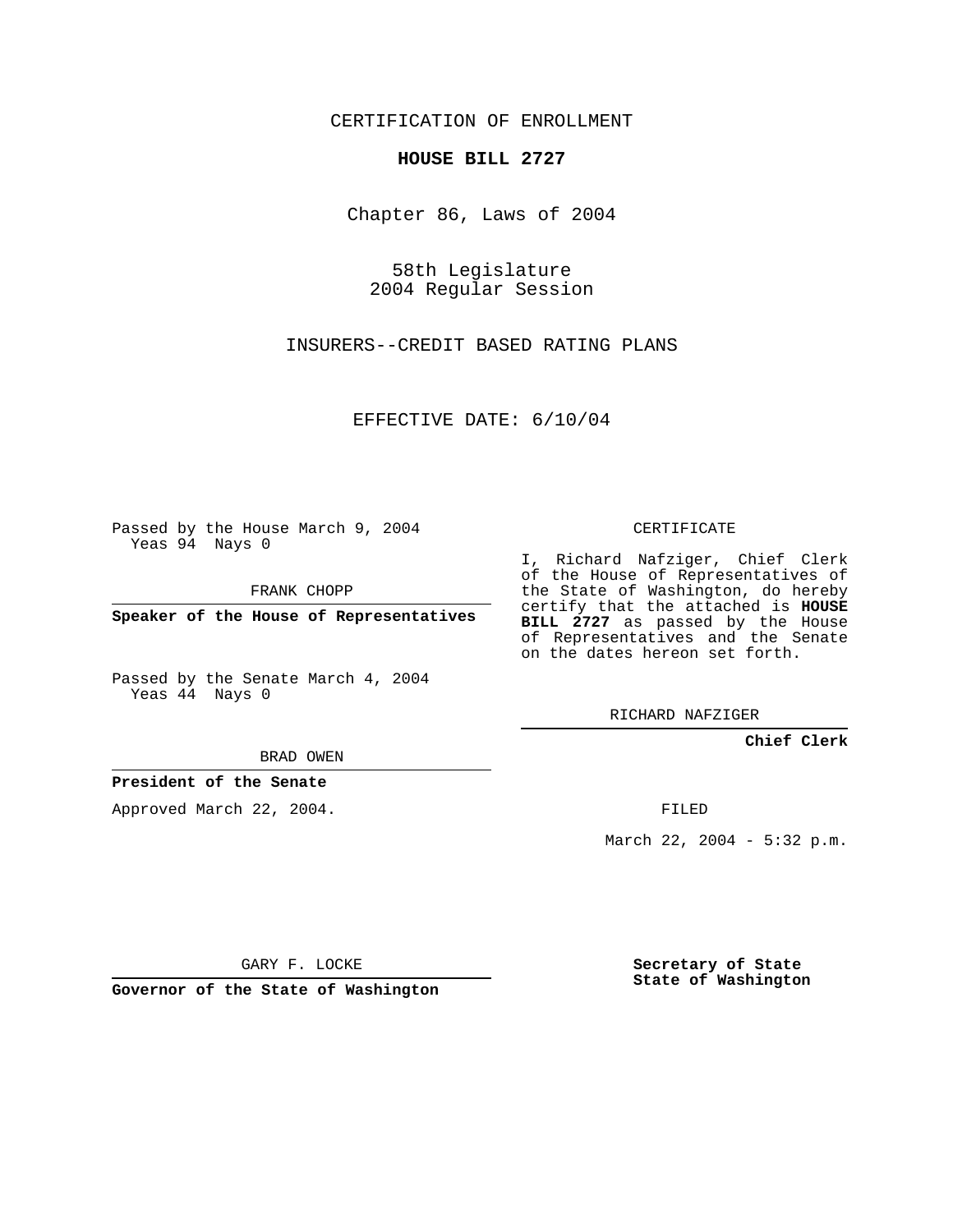## **HOUSE BILL 2727** \_\_\_\_\_\_\_\_\_\_\_\_\_\_\_\_\_\_\_\_\_\_\_\_\_\_\_\_\_\_\_\_\_\_\_\_\_\_\_\_\_\_\_\_\_

\_\_\_\_\_\_\_\_\_\_\_\_\_\_\_\_\_\_\_\_\_\_\_\_\_\_\_\_\_\_\_\_\_\_\_\_\_\_\_\_\_\_\_\_\_

AS AMENDED BY THE SENATE

Passed Legislature - 2004 Regular Session

**State of Washington 58th Legislature 2004 Regular Session By** Representatives Simpson, D., Benson and Schual-Berke; by request

of Insurance Commissioner

Read first time 01/20/2004. Referred to Committee on Financial Institutions & Insurance.

 1 AN ACT Relating to requiring all insurers to file credit based 2 rating plans; and amending RCW 48.19.035.

3 BE IT ENACTED BY THE LEGISLATURE OF THE STATE OF WASHINGTON:

 4 **Sec. 1.** RCW 48.19.035 and 2002 c 360 s 2 are each amended to read 5 as follows:

6 (1) For the purposes of this section:

 7 (a) "Affiliate" has the same meaning as defined in RCW 8 48.31B.005(1).

 9 (b) "Consumer" means an individual policyholder or applicant for 10 insurance.

11 (((+))) (c) "Credit history" means any written, oral, or other communication of any information by a consumer reporting agency bearing on a consumer's creditworthiness, credit standing, or credit capacity that is used or expected to be used, or collected in whole or in part, for the purpose of serving as a factor in determining personal insurance premiums or eligibility for coverage.

17 ( $(\langle e \rangle)$ ) (d) "Insurance score" means a number or rating that is 18 derived from an algorithm, computer application, model, or other 19 process that is based in whole or in part on credit history.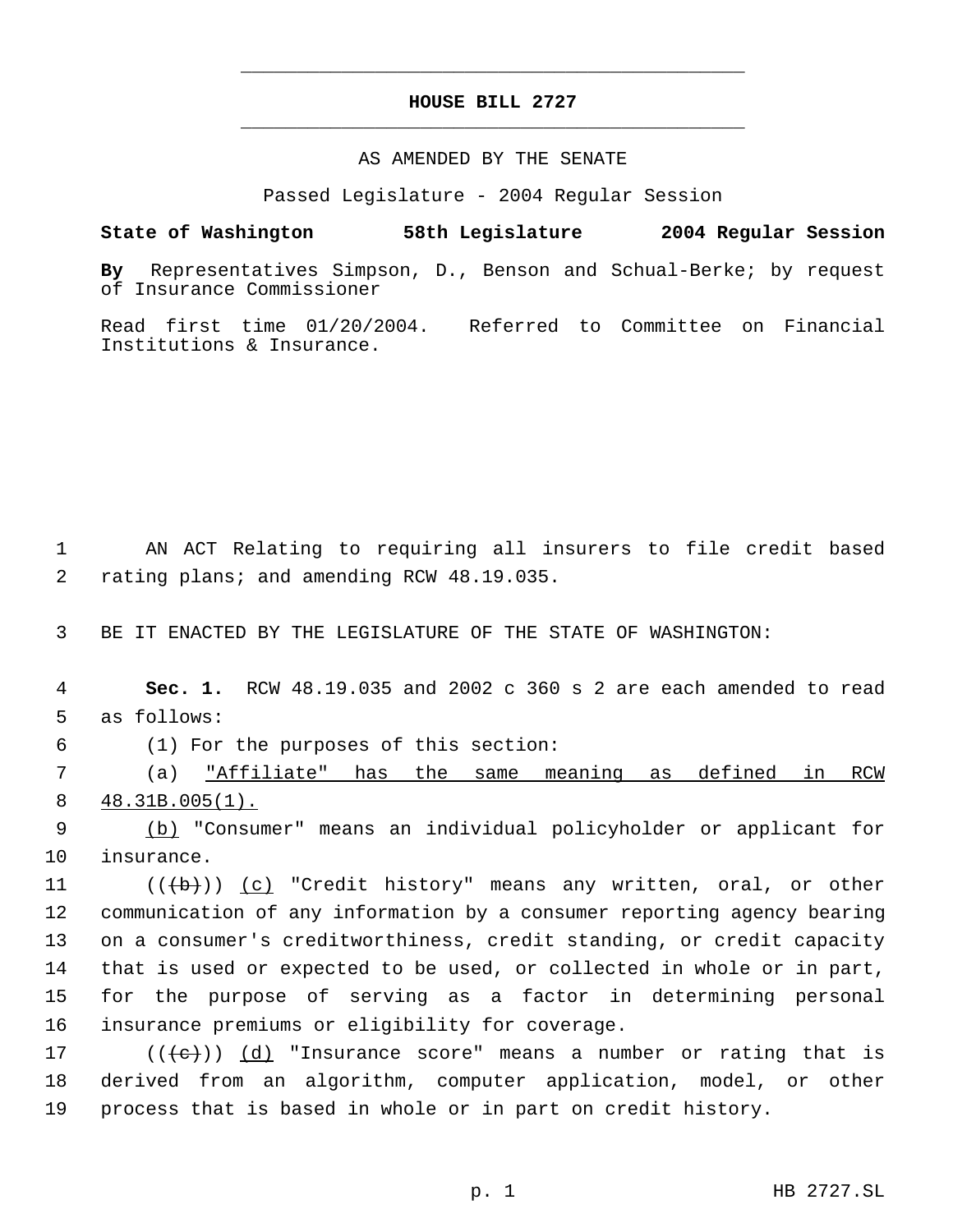- 
- 1  $((\{d\})\)$  (e) "Personal insurance" means:

(i) Private passenger automobile coverage;

 (ii) Homeowner's coverage, including mobile homeowners, manufactured homeowners, condominium owners, and renter's coverage; (iii) Dwelling property coverage;

(iv) Earthquake coverage for a residence or personal property;

(v) Personal liability and theft coverage;

8 (vi) Personal inland marine coverage; and

 (vii) Mechanical breakdown coverage for personal auto or home appliances.

 (2)(a) Credit history shall not be used to determine personal insurance rates, premiums, or eligibility for coverage unless the insurance scoring models are filed with the commissioner. Insurance scoring models include all attributes and factors used in the calculation of an insurance score. RCW 48.19.040(5) does not apply to any information filed under this subsection, and the information shall be withheld from public inspection and kept confidential by the commissioner. All information filed under this subsection shall be considered trade secrets under RCW 48.02.120(3). Information filed under this subsection may be made public by the commissioner for the sole purpose of enforcement actions taken by the commissioner.

 (b) Each insurer that uses credit history or an insurance score to 23 determine personal insurance rates, premiums, or eligibility for coverage must file all rates and rating plans for that line of coverage with the commissioner. This requirement applies equally to a single insurer and two or more affiliated insurers. RCW 48.19.040(5) applies to information filed under this subsection except that any eligibility 28 rules or guidelines shall be withheld from public inspection under RCW 48.02.120(3) from the date that the information is filed and after it becomes effective.

 (3) Insurers shall not use the following types of credit history to calculate a personal insurance score or determine personal insurance premiums or rates:

 (a) The absence of credit history or the inability to determine the consumer's credit history, unless the insurer has filed actuarial data segmented by demographic factors in a manner prescribed by the commissioner that demonstrates compliance with RCW 48.19.020;

(b) The number of credit inquiries;